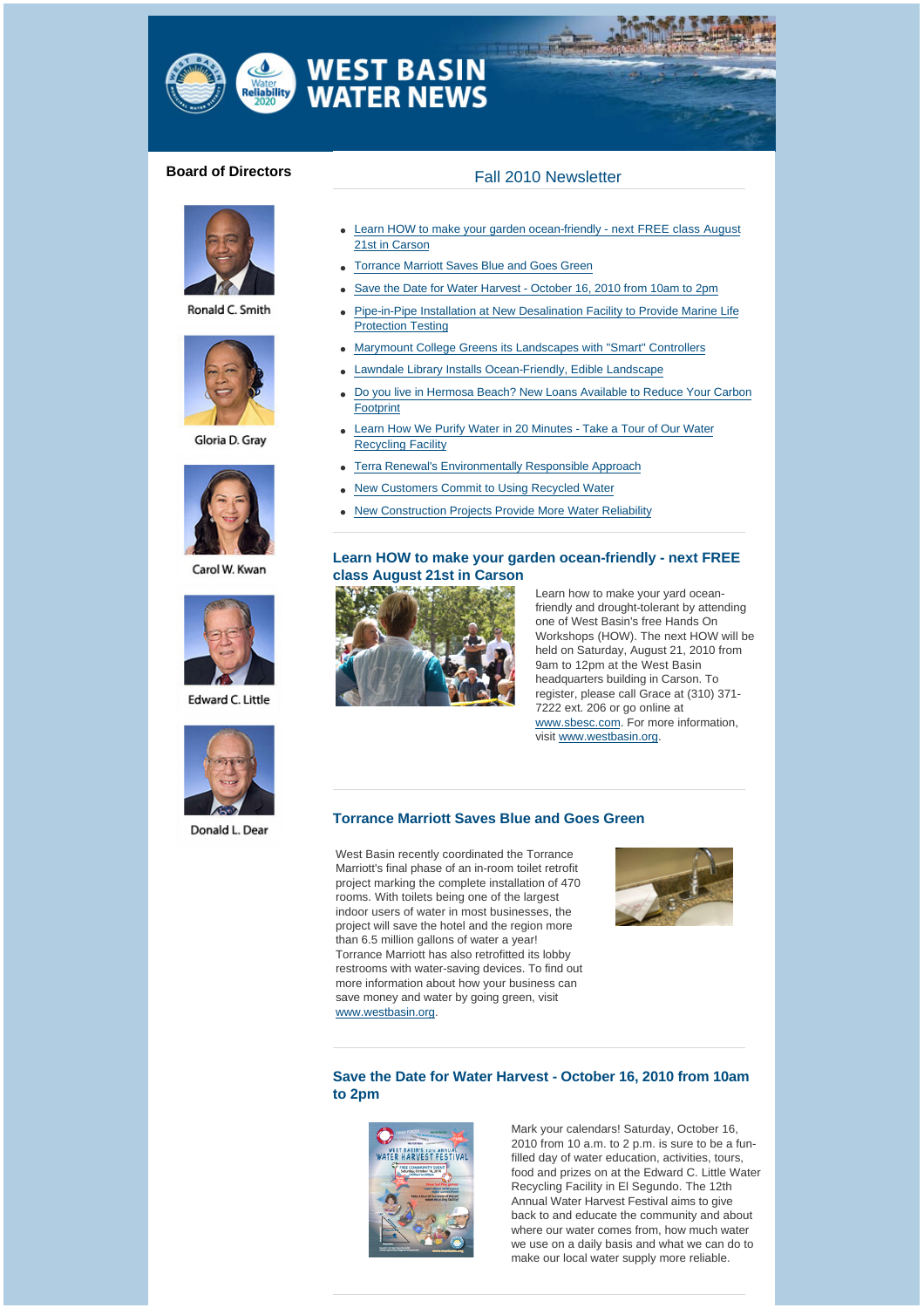#### **[Pipe-in-Pipe Installation at New Desalination Facility to Provide](http://westbasinmunicipalwaterdistrict.cmail1.com/t/r/l/ctdkdl/l/k)  Marine Life Protection Testing**

West Basin will open the doors of its new Temporary Ocean-Water Desalination Demonstration facility in early November. The new facility will test ocean-protective technologies, energy recovery systems, safe dilution of salt water concentrate and energy efficient pumps and membranes. Recently, new pipe traveled along the water from the Port of Los Angeles all the way to Redondo Beach by tugboat where it was inserted into an existing underwater pipe, where it will be used for the Demonstration Facility. The temporary facility will operate for two years. Its goal is to test technology that will one-day provide a new, local drinking water supply from oceanwater in an environmentally responsible manner while also protecting the ocean. Data from the Demonstration Facility will be available on West Basin's website, [www.westbasin.org](http://westbasinmunicipalwaterdistrict.cmail1.com/t/r/l/ctdkdl/l/u).



#### **[Marymount College Greens its Landscapes with "Smart"](http://westbasinmunicipalwaterdistrict.cmail1.com/t/r/l/ctdkdl/l/o)  Controllers**



West Basin has installed eight (8) "smart" irrigation controllers and a centralized management system at Marymount College in Rancho Palos Verdes. These controllers will help the college conserve up to 500,000 gallons of water per year, creating a healthier landscape, saving on imported water costs and making our water supply more reliable. This water conservation program is open to large landscapes that are at least one acre in size, providing free "smart" controllers to qualifying sites. For more information, visit [www.westbasin.org](http://westbasinmunicipalwaterdistrict.cmail1.com/t/r/l/ctdkdl/l/b).

#### **[Lawndale Library Installs Ocean-Friendly, Edible Landscape](http://westbasinmunicipalwaterdistrict.cmail1.com/t/r/l/ctdkdl/l/n)**

After West Basin conducted an ocean-friendly garden class at the Lawndale Library, the library applied to West Basin's Zero Street Runoff Program to convert a water-wasting landscape into a water-efficient one. The City was awarded partial funding to convert its outside landscaping into an ocean-friendly vegetable garden. By replacing the turf through one of West Basin's Hands-On Workshops (HOW) with a lot of community support, the garden is a living landscape that is now saving the City 61,000 gallons per year.



#### **[Do you live in Hermosa Beach? New Loans Available to](http://westbasinmunicipalwaterdistrict.cmail1.com/t/r/l/ctdkdl/l/p)  Reduce Your Carbon Footprint**



Lower your carbon footprint and utility bills! Loans are now available for property improvements that reduce energy and water consumption. Thanks to the City of Hermosa Beach's support of a Los Angeles County Energy Program, this funding source is available to Hermosa Beach residents. For more information, visit

[www.lacountyenergyprogram.org.](http://westbasinmunicipalwaterdistrict.cmail1.com/t/r/l/ctdkdl/l/x)

### **[Learn How We Purify Water in 20 Minutes - Take a Tour of Our](http://westbasinmunicipalwaterdistrict.cmail1.com/t/r/l/ctdkdl/l/m)  Water Recycling Facility**

West Basin Municipal Water District is showing its Edward C. Little Water Recycling Facility to the public! The FREE tours take place every second Saturday of the month at 9:30 a.m. Upcoming tour dates include September 11 and October 9. This tour is free